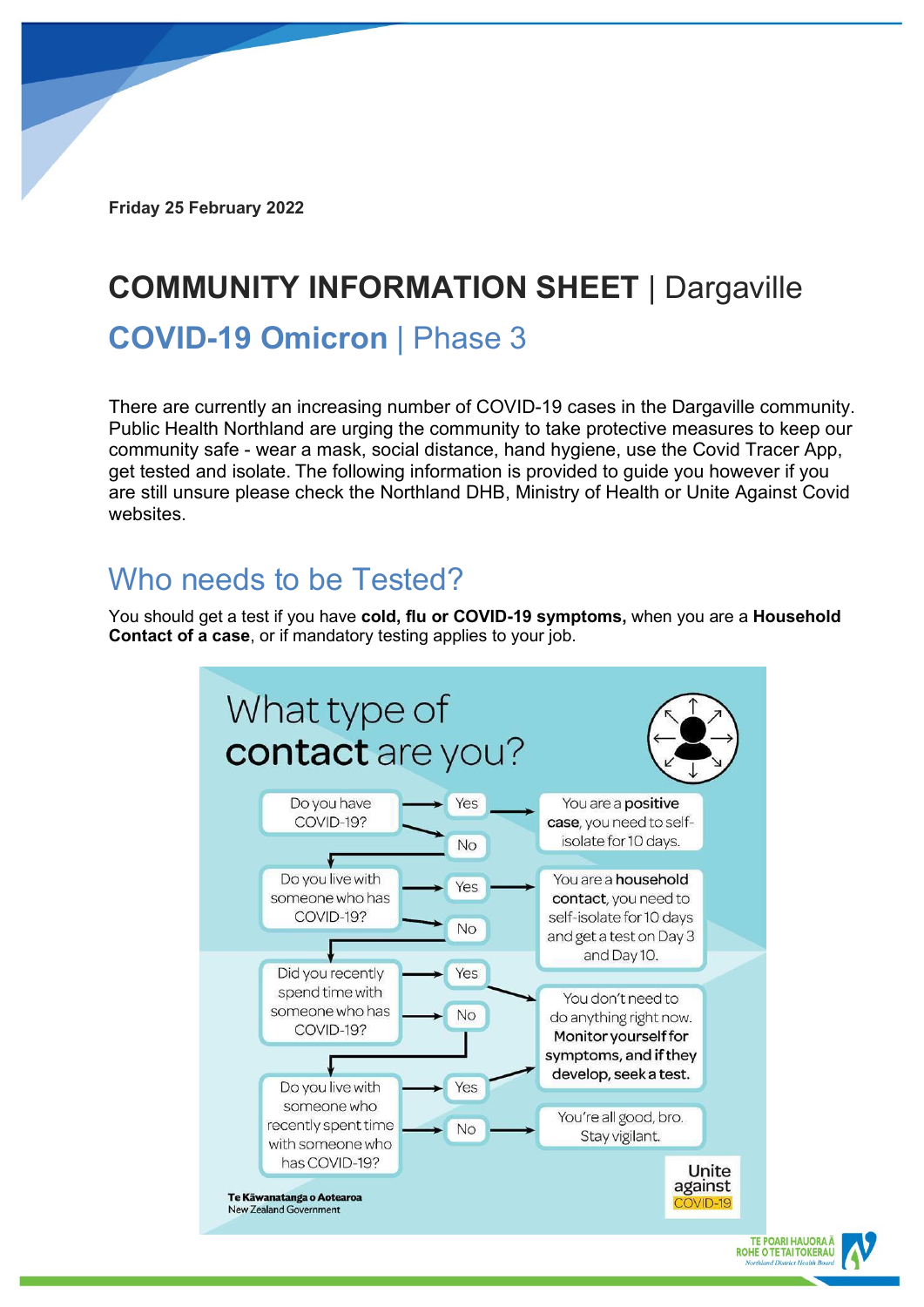### Getting tested for COVID-19

You should only get a COVID-19 test if:

- you have symptoms, or
- you are a Household Contact.

(RATs) will be widely available. Positive RAT results do not need to be confirmed with a PCR test unless advised.

**You MUST report your RAT results through My Covid Record or call 0800 222 478** and press option 3. You MUST let your employer know the result of your test. COVID-19 testing is available at:

#### **Dargaville Hospital COVID-19 Community Testing Centre 77 Awakino Road, Dargaville**

Monday – Saturday 9.00am - 3.00pm Check the website for pop-up testing sites

[www.northlanddhb.org.nz](http://www.northlanddhb.org.nz/)

## What happens if I test positive?

- If you test positive for COVID-19, you will need to isolate for **10 days.**
- You will be sent a text with a link to complete an online form, which will help identify locations you have visited and people you have come into close contact with.
- If you have trouble with this form, you can email help@tracingform.min.health.nz or call 0800 555 728.
- If you do not have access to a mobile, you will be contacted by a contact tracer, or a primary care, Māori, Iwi or Pacific health provider.

#### I am a critical worker

If you are a critical worker and a Household Contact, you will still be able to go to work providing you are fully vaccinated, do not have symptoms and have a negative rapid antigen test (RAT) before going to work. Your employer will let you know if this applies to you. When you are not at work, you must follow the self-isolating guidance.

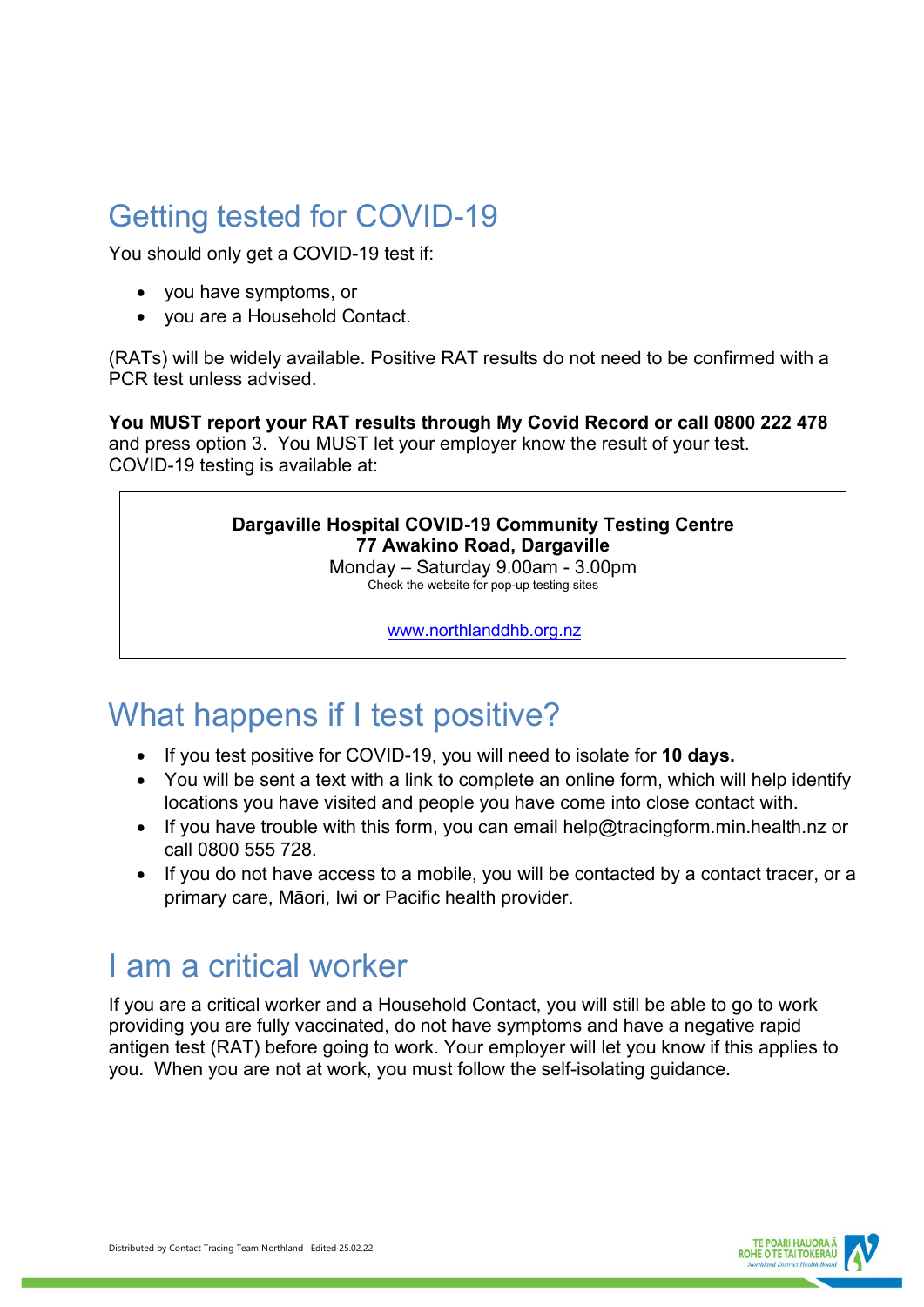### How long do I need to isolate for?

- *Positive COVID-19 cases* need to self-isolate at home for *10 days*. Day-0 is the day that your symptoms started or the day that you got tested (if you do not have any symptoms). You can leave isolation after 10 days — you do not need a negative test.
- If you live with someone who has tested positive for COVID-19, you are considered a *Household Contact* and will need to isolate for *10 days*. You must get a test on Day 3 and Day 10 of your isolation. If you develop symptoms, you should get a test sooner.
- If you are a *Household Contact* and you test positive, you will need to isolate for *10 days*.
- *Close Contacts* no longer need to isolate. If you get a notification from your workplace, school or through the NZ COVID Tracer app that you are a Close Contact, you should *monitor your symptoms for 10 days*. If you develop symptoms get a test, and you should isolate until you get your result.